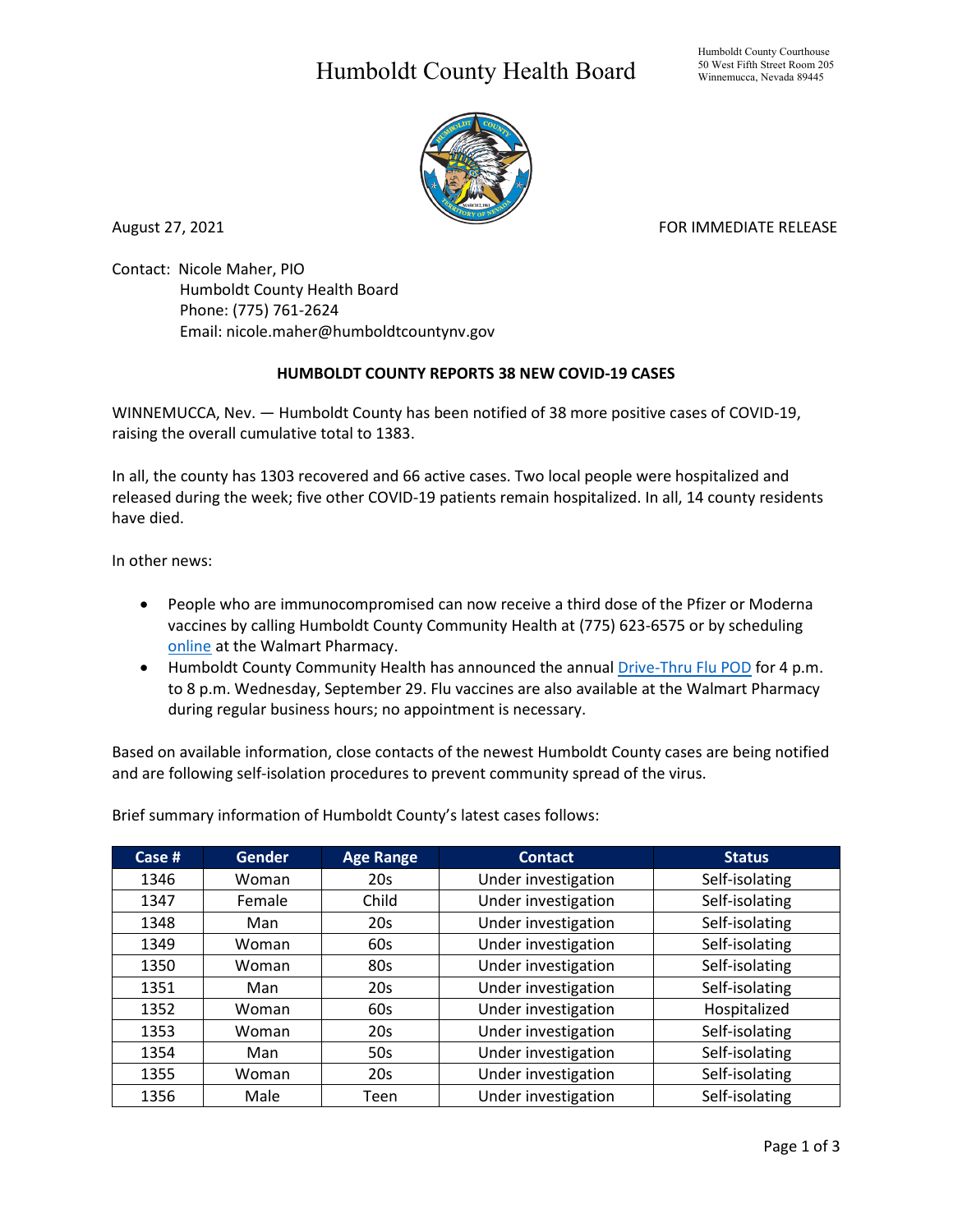| Case # | <b>Gender</b> | <b>Age Range</b> | <b>Contact</b>      | <b>Status</b>  |
|--------|---------------|------------------|---------------------|----------------|
| 1357   | Male          | Child            | Under investigation | Self-isolating |
| 1358   | Woman         | 20s              | Under investigation | Self-isolating |
| 1359   | Man           | 60s              | Under investigation | Hospitalized   |
| 1360   | Woman         | 20s              | Under investigation | Self-isolating |
| 1361   | Woman         | 40s              | Under investigation | Self-isolating |
| 1362   | Male          | Teen             | Under investigation | Self-isolating |
| 1363   | Woman         | 40s              | Under investigation | Self-isolating |
| 1364   | Woman         | 60s              | Under investigation | Self-isolating |
| 1365   | Female        | Child            | Under investigation | Self-isolating |
| 1366   | Man           | 30 <sub>s</sub>  | Under investigation | Self-isolating |
| 1367   | Woman         | 30 <sub>s</sub>  | Under investigation | Self-isolating |
| 1368   | Woman         | 50s              | Under investigation | Self-isolating |
| 1369   | Mand          | 40s              | Under investigation | Self-isolating |
| 1370   | Woman         | 60s              | Under investigation | Self-isolating |
| 1371   | Man           | 30 <sub>s</sub>  | Under investigation | Self-isolating |
| 1372   | Man           | 40s              | Under investigation | Self-isolating |
| 1373   | Woman         | 70s              | Under investigation | Hospitalized   |
| 1374   | Man           | 40s              | Under investigation | Self-isolating |
| 1375   | Man           | 30 <sub>s</sub>  | Under investigation | Self-isolating |
| 1376   | Man           | 60s              | Under investigation | Self-isolating |
| 1377   | Female        | Teen             | Under investigation | Self-isolating |
| 1378   | Woman         | 50s              | Under investigation | Self-isolating |
| 1379   | Man           | 50s              | Under investigation | Self-isolating |
| 1380   | Woman         | 60s              | Under investigation | Self-isolating |
| 1381   | Female        | Teen             | Under investigation | Self-isolating |
| 1382   | Male          | Child            | Under investigation | Self-isolating |
| 1383   | Female        | Teen             | Under investigation | Self-isolating |

The following vaccination opportunities are available to Humboldt County residents:

- **Ridley's Pharmacy** is offering the Moderna and Johnson & Johnson vaccines to all individuals age 18 and older. Visit [app.acuityscheduling.com/schedule.php?owner=22007397](https://app.acuityscheduling.com/schedule.php?owner=22007397) and follow the prompts to schedule the vaccine at the Winnemucca store.
- **The Walmart Pharmacy** in Winnemucca is offering COVID-19 vaccines to all individuals age 12 and older. Vaccine type depends on age and availability. Visit Walmart.com/COVIDvaccine and follow the prompts to view available appointments.
- **The Community Health Nurse** is offering vaccination appointments to all individuals age 12 and older. Vaccine type depends on age and availability. Please call (775) 623-6575 to schedule.
- **Humboldt County Community Health** will provide the second dose of the Pfizer vaccine on Thursday, September 2, to youth, ages 12 to 18, who participated in the August 12 ["Back to](https://www.humboldtcountynv.gov/DocumentCenter/View/5594/Back-to-School-Immunization-Clinic-Will-Include-COVID-Vaccine)  [School" Immunization Clinic.](https://www.humboldtcountynv.gov/DocumentCenter/View/5594/Back-to-School-Immunization-Clinic-Will-Include-COVID-Vaccine)
- **Great Basin College** in Winnemucca will host a vaccination clinic from 8 a.m. to 6 p.m. Wednesday, September 8, at the main campus building, located at 5490 Kluncy Canyon Road.

Local COVID-19 information is available in Spanish [@CovidEspanol.](https://www.facebook.com/CovidEspanol) Humboldt County COVID-19 updates